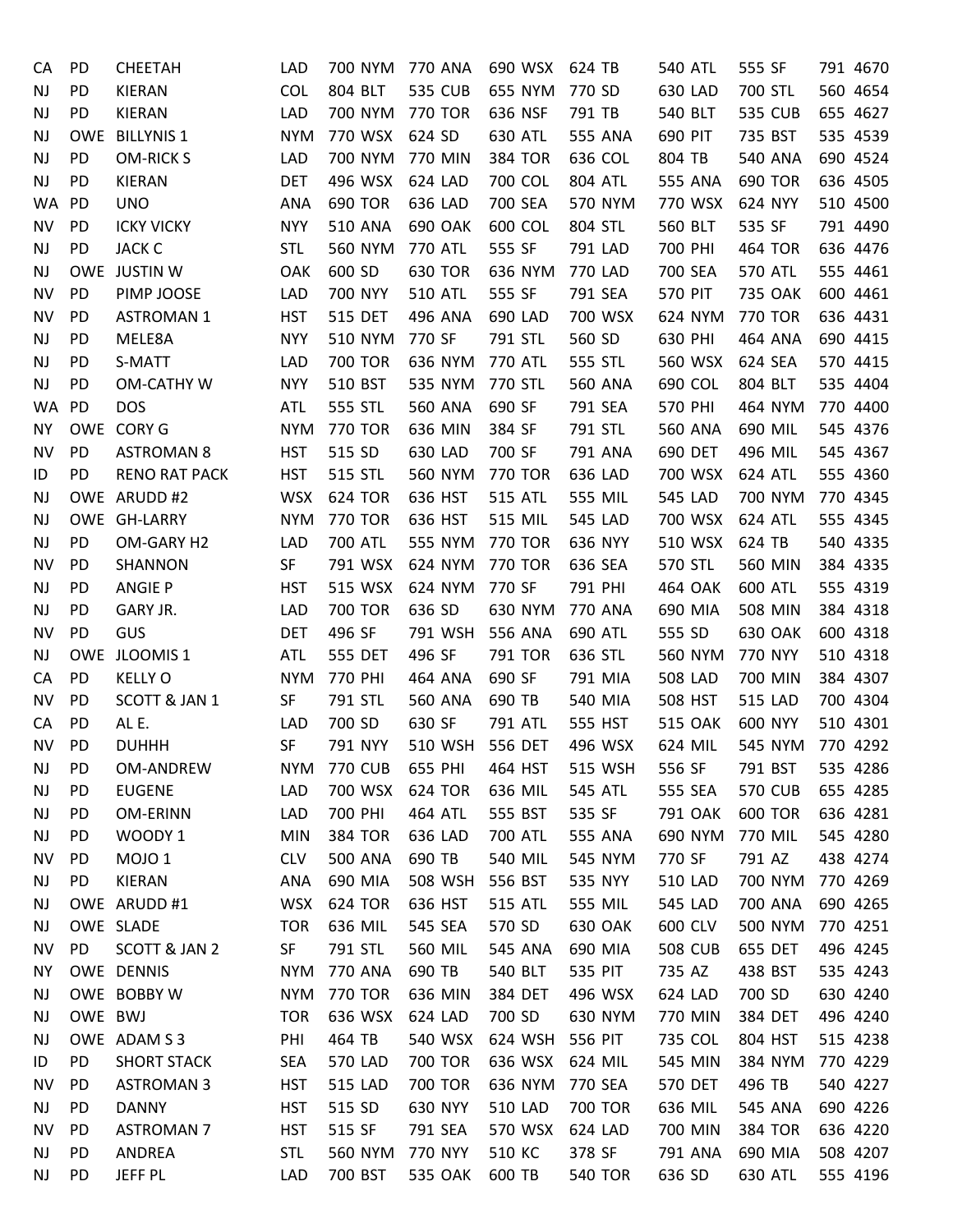| NV        | PD  | <b>GINGER SPICE</b>  | SF         | 791 LAD        | 700 HST        | 515 TB             | 540 NYY                   | <b>510 OAK</b>     | 600 BST          | 535 4191 |
|-----------|-----|----------------------|------------|----------------|----------------|--------------------|---------------------------|--------------------|------------------|----------|
| NJ        | PD  | <b>KIERAN</b>        | <b>MIN</b> | 384 NYY        | 510 NYM        | 770 BST            | 535 LAD                   | 700 PIT            | 735 MIL          | 545 4179 |
| NJ        | PD  | VAVA                 | LAD        | 700 NYY        | 510 BST        | 535 TB             | 540 NYM                   | 770 ATL            | 555 STL          | 560 4170 |
| NJ        | PD  | WIZARD 1             | LAD        | <b>700 TOR</b> | 636 NYM        | 770 SF             | 791 MIN                   | 384 CLV            | 500 KC           | 378 4159 |
| NJ        |     | OWE HUGGYBEAR 2      | LAD        | 700 NYY        | 510 HST        | 515 WSX            | 624 SD                    | <b>630 TOR</b>     | 636 BST          | 535 4150 |
| NJ        | PD  | <b>RACHEL C</b>      | <b>STL</b> | <b>560 LAD</b> | 700 NYM        | 770 BST            | 535 ATL                   | 555 NYY            | 510 HST          | 515 4145 |
|           | PD  |                      |            | 515 BST        | 535 NYY        | <b>510 MIL</b>     | 545 LAD                   | 700 COL            | 804 BLT          | 535 4144 |
| NJ        |     | OM-GARY H1           | <b>HST</b> | 535 ATL        |                |                    |                           |                    |                  | 735 4137 |
| NJ        | PD  | OWE GH-HENRY 3       | <b>BST</b> | 515 MIN        | 555 WSX        | 624 NYM<br>496 TOR | 770 KC                    | 378 TB             | <b>540 PIT</b>   |          |
| <b>NV</b> |     | <b>ASTROMAN 4</b>    | <b>HST</b> |                | 384 DET        |                    | 636 LAD<br><b>555 TOR</b> | 700 NYM<br>636 NYM | 770 WSX          | 624 4125 |
| ID        | PD  | LONE DUCK            | PHI        | 464 STL        | 560 SD         | 630 ATL            |                           |                    | 770 MIA          | 508 4123 |
| NJ        | PD  | <b>STEPH S</b>       | <b>LAD</b> | 700 NYY        | 510 PHI        | 464 BST            | 535 HST                   | 515 WSX            | 624 NYM          | 770 4118 |
| NJ        |     | OWE ADAM S 2         | <b>STL</b> | 560 SF         | 791 KC         | 378 ANA            | 690 BLT                   | 535 CUB            | 655 MIA          | 508 4117 |
| NJ        | PD  | MELE8                | LAD        | 700 HST        | 515 WSX        | <b>624 TOR</b>     | 636 TB                    | 540 MIL            | <b>545 ATL</b>   | 555 4115 |
| NJ        |     | OWE GH-HENRY 1       | <b>BST</b> | 535 NYM        | 770 SF         | 791 MIN            | 384 SEA                   | 570 STL            | <b>560 DET</b>   | 496 4106 |
| NJ        | PD  | #2                   | <b>ATL</b> | 555 STL        | <b>560 LAD</b> | 700 WSX            | 624 HST                   | <b>515 TOR</b>     | 636 NYY          | 510 4100 |
| NJ        |     | OWE JIGGIE AGENT     | <b>DET</b> | 496 MIN        | 384 ATL        | 555 MIA            | 508 STL                   | 560 SF             | 791 COL          | 804 4098 |
| NJ        | PD  | WOODY <sub>2</sub>   | <b>WSH</b> | 556 LAD        | 700 DET        | 496 MIN            | 384 ATL                   | 555 NYM            | <b>770 TOR</b>   | 636 4097 |
| CA        | PD  | ESPO <sub>1</sub>    | <b>TOR</b> | 636 ATL        | 555 PHI        | 464 ANA            | 690 MIN                   | 384 COL            | 804 STL          | 560 4093 |
| NJ        | PD  | #3                   | PHI        | 464 MIL        | 545 SD         | 630 LAD            | 700 TB                    | 540 ANA            | 690 HST          | 515 4084 |
| NJ        |     | OWE THE RAT          | <b>NYY</b> | 510 HST        | 515 WSX        | 624 SD             | 630 LAD                   | 700 MIL            | <b>545 ATL</b>   | 555 4079 |
| NV        | PD  | <b>ASTROMAN 4</b>    | <b>HST</b> | 515 MIA        | <b>508 LAD</b> | 700 DET            | 496 WSX                   | 624 NYM            | 770 PHI          | 464 4077 |
| NJ        | PD  | <b>FROSTY</b>        | SF         | 791 ATL        | 555 MIL        | 545 MIA            | 508 MIN                   | 384 CUB            | <b>655 TOR</b>   | 636 4074 |
| NJ        | PD  | OM-ERIC              | <b>TOR</b> | 636 PHI        | 464 ATL        | 555 MIA            | 508 SWEA                  | 570 COL            | 804 BST          | 535 4072 |
| NJ        | PD  | <b>DETROIT NICK</b>  | <b>DET</b> | 496 TOR        | 636 BST        | 535 STL            | 560 COL                   | 804 BLT            | 535 CLV          | 500 4066 |
| CA        | PD  | LETTUCE TRIMMER 2    | <b>BST</b> | 535 TB         | <b>540 ATL</b> | 555 SF             | 791 STL                   | 560 MIN            | 384 LAD          | 700 4065 |
| NJ        | PD  | OM-ALAN & FI         | LAD        | 700 ANA        | 690 PHI        | 464 NYM            | 770 ATL                   | <b>555 TOR</b>     | 636 CIN          | 246 4061 |
| NJ        |     | OWE JOHN U           | <b>MIN</b> | 384 MIL        | 545 SD         | 630 LAD            | 700 PHI                   | 464 TOR            | 636 ANA          | 690 4049 |
| NV        | PD  | <b>ASTROMAN 9</b>    | <b>HST</b> | 515 MIL        | 545 SEA        | 570 NYM            | 770 TOR                   | 636 MIN            | 384 WSX          | 624 4044 |
| CA        | PD  | <b>TERRY G</b>       | <b>TOR</b> | 636 WSX        | 624 ANA        | 690 PHI            | 464 MIL                   | 545 LAD            | 700 MIN          | 384 4043 |
| NJ        | PD  | <b>JOSH S</b>        | <b>BLT</b> | <b>535 CUB</b> | 655 NYY        | 510 PHI            | 464 NYM                   | 770 DET            | 496 OAK          | 600 4030 |
| NJ        | PD  | OM-CHAD              | <b>TOR</b> | 636 ATL        | 555 STL        | 560 WSX            | 624 SEA                   | <b>570 ANA</b>     | 690 MIN          | 384 4019 |
| NJ.       |     | OWE HUGGYBEAR 1      | <b>CUB</b> | 655 TEX        | 266 COL        | 804 WSH            | 556 AZ                    | 438 PIT            | 735 BLT          | 535 3989 |
| СA        | PD  | ESPO <sub>2</sub>    | LAD        | 700 MIL        | 545 NYM        | 770 SEA            | <b>570 CIN</b>            | <b>246 CUB</b>     | 655 DET          | 496 3982 |
| CA        | PD  | RED BALLS 1          | LAD        | 700 NYY        | 510 NYM        | 770 STL            | 560 ANA                   | 690 CIN            | 246 CLV          | 500 3976 |
| NJ        |     | OWE ALEX CAT         | PIT        | 735 AZ         | 438 WSH        | 556 COL            | 804 TEX                   | <b>266 OAK</b>     | 600 SEA          | 570 3969 |
| <b>NJ</b> | PD  | TODD C               | <b>STL</b> | 560 WSX        | 624 HST        | 515 PHI            | 464 NYM                   | 770 TB             | <b>540 DET</b>   | 496 3969 |
| NJ        |     | OWE ARUDD #3         | SD         | 630 MIL        | 545 KC         | <b>378 TOR</b>     | 636 SEA                   | <b>570 LAD</b>     | 700 MIA          | 508 3967 |
| ID        | PD  | <b>MATTRESS JEFF</b> | ATL        | 555 TEX        | <b>266 TOR</b> | 636 WSX            | 624 NYM                   | 770 SEA            | 570 MIL          | 545 3966 |
| NJ.       |     | OWE RON U            | PHI        | 464 STL        | <b>560 LAD</b> | 700 SF             | 791 TB                    | 540 MIN            | 384 HST          | 515 3954 |
| NV        | PD  | PICK <sub>6</sub>    | <b>NYY</b> | 510 SF         | 791 ANA        | 690 STL            | 560 PHI                   | 464 MIL            | 545 MIN          | 384 3944 |
| CA        | PD. | <b>RED BALLS 2</b>   | LAD        | 700 WSX        | 624 ANA        | 690 HST            | <b>515 TOR</b>            | 636 NYY            | <b>510 TEX</b>   | 266 3941 |
| CA        | PD  | LETTUCE TRIMMER 1    | <b>NYY</b> | <b>510 TOR</b> | 636 ATL        | 555 TB             | 540 ANA                   | 690 MIL            | 545 PHI          | 464 3940 |
| MD        |     | OWE MARK M 2         | <b>MIN</b> | 384 ATL        | 555 PHI        | 464 WSH            | 556 CUB                   | <b>655 TOR</b>     | 636 ANA          | 690 3940 |
| NJ        |     | OWE BRIAN B          | <b>MIN</b> | 384 SF         | 791 ATL        | 555 SEA            | 570 TB                    | 540 STL            | <b>560 DET</b>   | 496 3896 |
| AZ        | PD  | <b>MARKY MARK</b>    | <b>HST</b> | 515 BST        | 535 NYM        | 770 STL            | 560 ANA                   | 690 MIN            | 384 AZ           | 438 3892 |
| NJ        | PD  | #4                   | PHI        | 464 LAD        | 700 STL        | 560 BST            | 535 NYY                   | <b>510 DET</b>     | 496 WSX          | 624 3889 |
| NJ        | PD  | <b>JASON P</b>       | <b>TOR</b> | 636 NYY        | 510 TB         | 540 PHI            | 464 MIN                   | 384 STL            | 560 SF           | 791 3885 |
| NV        | PD  | <b>ASTROMAN 11</b>   | <b>HST</b> | 515 TB         | 540 PHI        | 464 DET            | 496 MIL                   | 545 WSX            | 624 LAD          | 700 3884 |
| NJ        | PD  | <b>FLUTTER SPOON</b> | LAD        | 700 NYY        | 510 WSX        | 624 SD             | 630 NYM                   | 770 MIN            | <b>384 TEX</b>   | 266 3884 |
| CA        |     | OWE GRINGO           | <b>NYY</b> | <b>510 LAD</b> | 700 ATL        | 555 MIL            | 545 HST                   | 515 CLV            | 500 WSH 556 3881 |          |